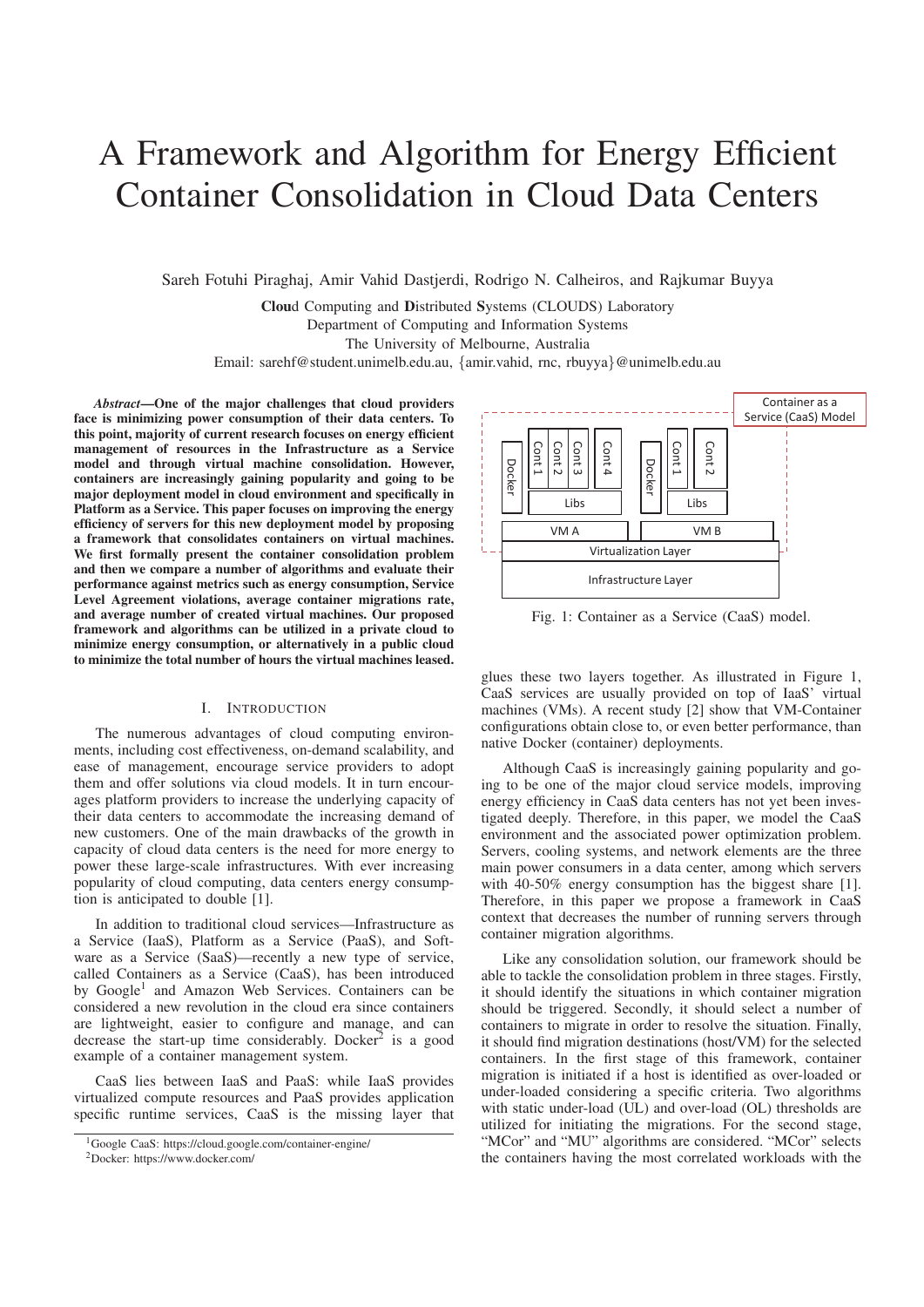server's hosting the containers while "MU" selects the ones with the most CPU utilization. Finally for the third stage, three bin packing host selection algorithms, including First-Fit (FFHS), Random (RHS), and Least Full (LFHS), are applied. Additionally, a threshold-base correlation aware host selection algorithm named "CorHS" is also introduced. Later, the First-Fit algorithm is applied to select the destination VM that its capacity matches a predefined percentile of CPU workload of the container.

The framework and its algorithms are further evaluated through simulation. The widely used cloud simulation toolkit CloudSim [3] is extended to model a CaaS provider and implement the proposed framework. Real world workload traces from PlanetLab [4] is used as the containers' CPU workload. The experimental result shows that the "CorHS" policy that uses workload correlation analysis for destination host selection reduces the energy consumption in most of the scenarios.

The rest of the paper is organized as follows. Section II presents system objective and problem formulation . In Section III, the system architecture and its components are briefly discussed. Later in Section IV, the algorithms are presented. Section V discusses the testbed and the experiment results, while Section VI presents the related work. Finally Section VII discusses the conclusion of the work and possible future directions.

## II. SYSTEM OBJECTIVE AND PROBLEM FORMULATION

In this section, we briefly discuss the objective of our proposed system, which is minimizing the data center overall energy consumption while meeting the Service Level Agreement (SLA). Firstly, we discuss the power model utilized for estimation of the data center energy consumption and the SLA metric used for comparison of consolidation algorithms. Symbols used in this section are defined in Table I.

#### *A. Data Center Power Model*

The power consumption of the data center at time  $t$  is calculated as follows:

$$
P_{dc}(t) = \sum_{i=1}^{N_S} P_i(t)
$$
 (1)

For estimation of power consumption of servers, we consider the power utilization of the CPU because this is the component that presents the largest variance in power consumption in regards to its utilization rate [5]. Therefore, for each server i, CPU utilization  $(U_{i,t})$  is equal to  $\sum_{j=1}^{N_{vm}} \sum_{k=1}^{N_c} U_{c_{(k,j,i)}}(t)$ and the power consumption of the server is estimated through Equation 2.

$$
P_i(t) = \begin{cases} P_i^{idle} + (P_i^{max} - P_i^{idle}) * U_{i,t} & N_{vm} > 0.2 \\ 0 & N_{vm} = 0.3 \end{cases}
$$

The energy efficiency of the consolidation algorithms is evaluated based on the data center energy consumption obtained from Equation 1.

TABLE I: Description of symbols used in Section II.

| Symbol                                                                                   | Description                                                            |  |  |  |
|------------------------------------------------------------------------------------------|------------------------------------------------------------------------|--|--|--|
| Power Consumption of the data center at time $t$<br>$P_{dc}(t)$                          |                                                                        |  |  |  |
| $P_i(t)$                                                                                 | Power Consumption of Server $i$ at time $t$                            |  |  |  |
| $\overline{N}_s$                                                                         | Number of servers                                                      |  |  |  |
| $\frac{P_i^{idle}}{P_i^{max}}$                                                           | Idle power Consumption of Server $i$                                   |  |  |  |
|                                                                                          | Maximum power Consumption of Server i                                  |  |  |  |
| $\overline{U}_{i,\underline{t}}$<br>CPU Utilization percentage of Server $i$ at time $t$ |                                                                        |  |  |  |
| Number of vms<br>$\overline{N}_{\rm vn}$                                                 |                                                                        |  |  |  |
| Number of containers<br>$\overline{N}_{\rm c}$                                           |                                                                        |  |  |  |
| $U_{c_{(k,j,i)}}(t)$                                                                     | CPU utilization of container $k$ on (VM $j$ , Server $i$ ) at time $t$ |  |  |  |
| $N_{\rm v}$<br>Number of SLA Violations                                                  |                                                                        |  |  |  |
| $t_p$                                                                                    | The time $t$ at which the violation $p$ happened                       |  |  |  |
| $vm_{ji}$                                                                                | VM $j$ on server $i$                                                   |  |  |  |
| $\overline{\text{CPU}}_r(vm_{ji}, t_p)$                                                  | CPU amount requested by VM $j$ on server i at time $t_n$               |  |  |  |
| $\overline{\text{CPU}_a(vm_{ji}, t_p)}$<br>CPU amount allocated to VM $j$ at time $t_n$  |                                                                        |  |  |  |
| $\overline{S}_{(i,\text{r})}$                                                            | Server $i$ Capacity for resource $r$                                   |  |  |  |
| $U_{vmj,i}(t)$                                                                           | CPU Utilization of VM $j$ on Server $i$ at time $t$                    |  |  |  |
| $vm_{(j,i,r)}$                                                                           | The capacity of resource $r$ of VM $j$ on server $i$                   |  |  |  |
| $c_{(k,j,i,r)}$                                                                          | The resource r capacity of container k on $(VM j, s)$ , server i)      |  |  |  |

## *B. SLA Metric*

Since in our targeted system we do not have any knowledge of the applications running inside the containers, definition of the SLA metric is not straightforward. In order to simplify the definition of the SLA metric, we defined an overbooking factor for provisioning containers on virtual machines which is defined by the costumer based on the percentile of the application workload at the time of the container request submission. Hence, SLA is violated only if the virtual machine on which the container is hosted on do not get the required amount of CPU that it requested. In this respect, the SLA metric is defined as the fraction of the difference between the requested and the allocated amount of CPU for each VM (Equation 4 [6]).

$$
SLA = \sum_{i=1}^{N_s} \sum_{j=1}^{N_{\rm vn}} \sum_{p=1}^{N_{\rm v}} \frac{\text{CPU}_r(vm_{j,i}, t_p) - \text{CPU}_a(vm_{j,i}, t_p)}{\text{CPU}_r(vm_{j,i}, t_p)}
$$
\n(4)

## *C. Problem Formulation*

In order to minimize the power consumption of a data center with  $M$  containers,  $N$  VMs and  $K$  servers, we formulate the problem as follows:

$$
min(P_{dc}(t) = \sum_{i=1}^{N_S} P_i(t))
$$
\n(5)

Considering the following constraints:

$$
\sum_{j=1}^{N_{\text{vm}}} U_{vm_{j,i}}(t) < S_{(i,r)}, \ \forall i \in [1, N_s], \ \forall r \in \{CPU\} \tag{6}
$$

$$
\sum_{j=1}^{N_{\text{vm}}} v m_{(j,i,r)} < S_{(i,r)}, \ \forall i \in [1, N_s]
$$
\n
$$
\forall r \in \{BW, Memory, Disk\} \tag{7}
$$

$$
\sum_{k=1}^{N_c} U_{c_{(k,j,i)}}(t) < v m_{(j,i,r)}, \ \forall j \in [1, N_{vm}]
$$
\n
$$
\forall i \in [1, N_s], \ \forall r \in \{CPU\}
$$
\n
$$
(8)
$$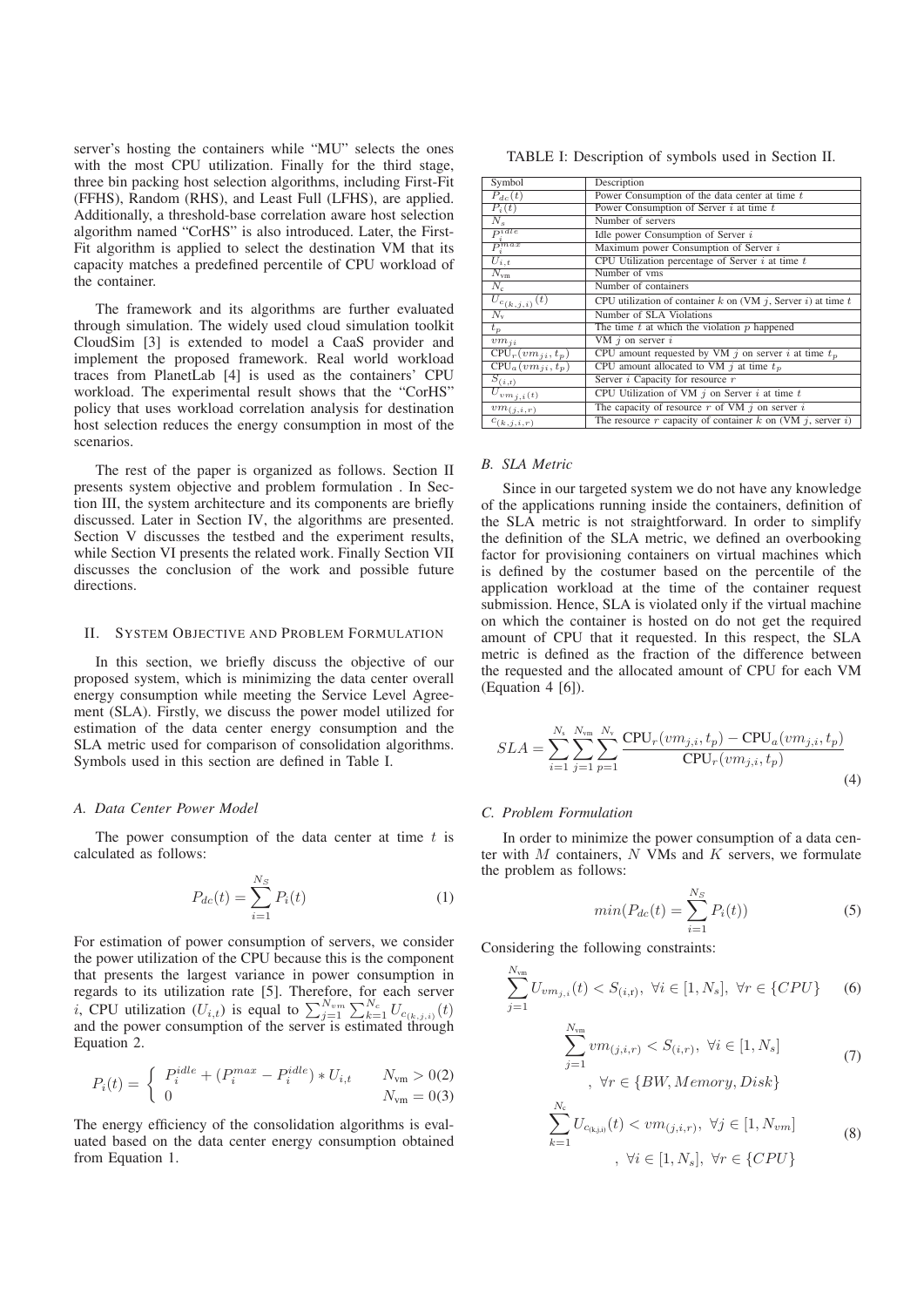$$
\sum_{k=1}^{N_c} c_{(k,j,i,r)} < v m_{(j,i,r)}, \ \forall j \in [1, N_{vm}], \ \forall i \in [1, N_s] \tag{9}
$$
\n
$$
\forall r \in \{BW, Memory, Disk\}
$$

Although optimization toolkits can be employed to find a near-optimal solution for the above-mentioned problem, the computation time and complexity increases exponentially with the number of containers. Therefore, in section IV we evaluate set of heuristic algorithms that can obtain near-optimal solution with less computational overhead.

# III. SYSTEM MODEL

The proposed model targets a CaaS environment where applications are executed on containers. Users of this service submit requests for provisioning of containers. Containers run inside the virtual machines that are hosted on physical servers. Both physical servers and VMs are characterized by their CPU performance, memory, disk, and network bandwidth. Likewise, containers are characterized by the demand of the aforementioned resources. The objective of the system is to consolidate containers on the smallest number of VMs and consequently the smallest number of physical servers. The framework consists of 'Host Status' and 'Consolidation' modules which are shown in Figure 2 along with their components.

#### *A. Host Status Module*

The host status module which executes on each active hosts in the data center, consists of three main components as follows.

*1) Host Over-load/ Under-Load Detector:* The host overload/under-load detection algorithms which will be discussed in Section IV are both implemented in this component. The



Fig. 2: System Architecture and Processes.

Algorithm 1: Overview of the Container Selector process.

|             | <b>Input:</b> $serverContainerList(SCL)$         |
|-------------|--------------------------------------------------|
|             | <b>Output:</b> SelectedContainersList            |
|             | 1 while host status is Overloaded do             |
| $2^{\circ}$ | $container \leftarrow$                           |
| $3 \mid$    | $Container SelectionAlgorithm.getContainer(SCL)$ |
|             |                                                  |
|             | $SCL$ remove(Container)                          |

component checks the resource utilization of the host every five minutes. If the host is identified as under-loaded, the detector sends the host ID and the IDs of all the containers running on the host to the consolidation module. This is done in an attempt to shut down the under-loaded host if the consolidation module can find new destinations for all the containers. However, if the host status is identified as over-loaded the detector sends a request to activate the Container Selector component.

*2) Container Selector:* The container selection algorithm which will be discussed in Section IV is implemented in this component. The component is activated whenever the host is identified as overloaded and the container selection process continues until the host status is no longer over-loaded (Algorithm 1).

*3) Container Migration List (CML):* The information about containers selected by the Container Selector are saved in this component and are submitted to the consolidation module.

#### *B. Consolidation Module*

The consolidation module is installed on a separate node and can be replicated to avoid single point of failure. This module identifies an appropriate destination for the selected containers to be migrated.

*1) Over-loaded Host List:* This component stores hosts that are identified as over-loaded by their status.

*2) Over-loaded Destination Selector:* This component finds the appropriate destination for the containers in the received CMLs utilizing the host selection algorithm which will be discussed in Section IV. The process of this component is shown in Algorithm 2.

*3) Destination List:* Data received from the Overloaded Destination Selector component, which contains the container ID along with the host and the VM ID of the migration destination, are stored by this component.

*4) VM Creator:* This component is responsible for estimating the number of required VMs to be instantiated in the next processing window. The estimation is done based on the number of containers for which the over-load destination selector was unable to assign an appropriate host or VM as the destination. The priority of this component is creating the largest VM possible on under-loaded hosts and assigning the containers to these new VMs. If any container is left, it then chooses a random host from the inactive hosts and creates VMs on this host as long as there are no containers left without any migration destination.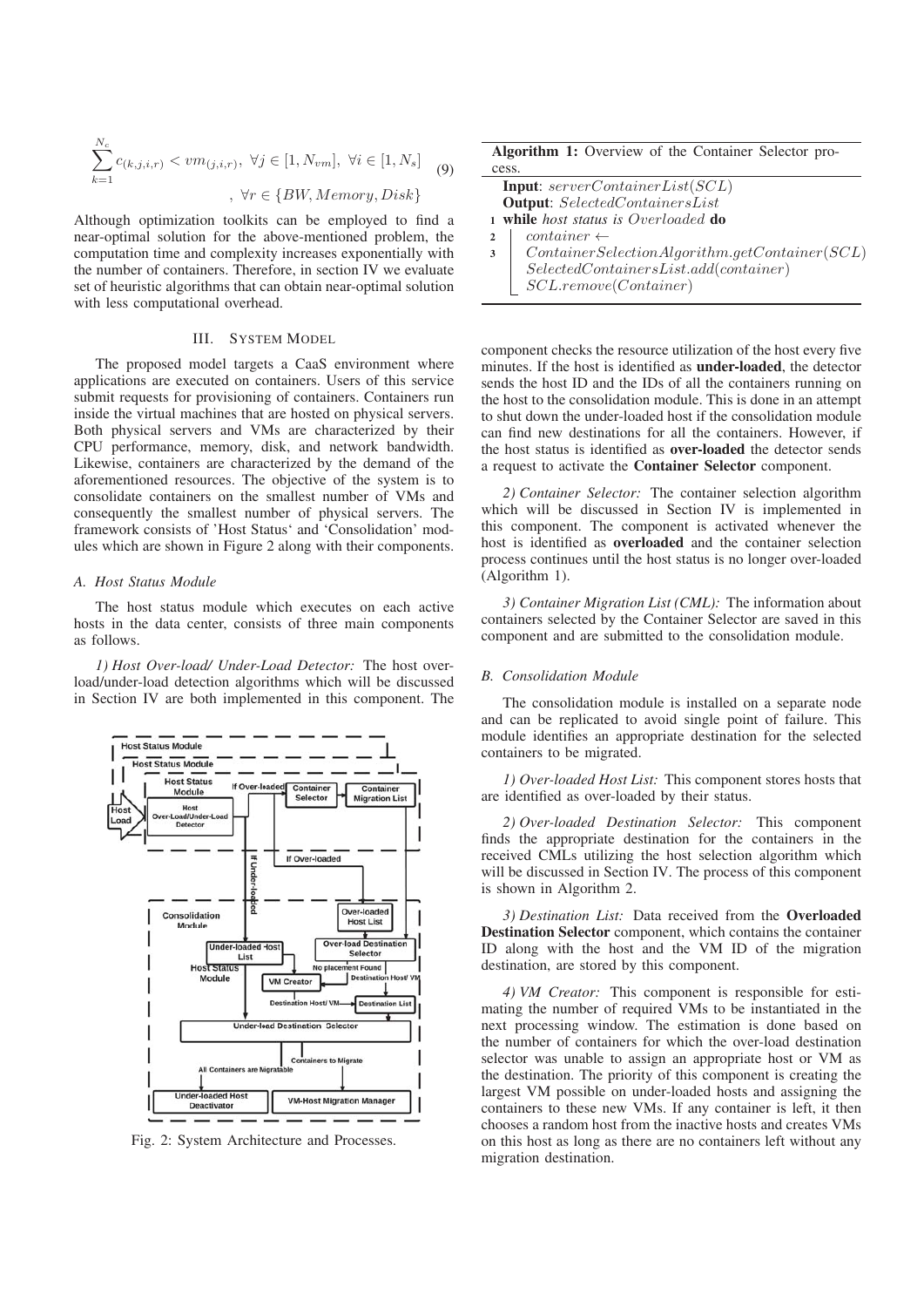| Algorithm 2: Over-loaded Destination Selection process.       |  |  |  |  |
|---------------------------------------------------------------|--|--|--|--|
| <b>Input:</b> $overLoadedHostList(SCL)$ ,                     |  |  |  |  |
| CMLs, active Hosts                                            |  |  |  |  |
| <b>Output:</b> Destination(hostId, VmId)                      |  |  |  |  |
| 1 containerList.addAll(CMLs)                                  |  |  |  |  |
| 2 availableHostList(AHL) $\leftarrow$                         |  |  |  |  |
| $active Hosts$ .removeAll $(SCL)$                             |  |  |  |  |
| 3 containerList.sortByCPUUtilization()                        |  |  |  |  |
| foreach container in container List do<br>$\overline{4}$      |  |  |  |  |
| $destination \leftarrow$<br>5                                 |  |  |  |  |
| HostSelectionAlgorithm.getplacement(AHL,container)            |  |  |  |  |
| if destination $\neq null$ then                               |  |  |  |  |
| $containerList$ .remove(container)<br>6                       |  |  |  |  |
| Send <i>destination</i> and <i>container.getId</i> () to<br>7 |  |  |  |  |
| Destination List Component                                    |  |  |  |  |
| else<br>8                                                     |  |  |  |  |
| Send <i>container</i> to VM Creator component<br>9            |  |  |  |  |
| 10 Activate the VM Creator component.                         |  |  |  |  |

*5) Under-loaded Host List:* Hosts that are found to be under-loaded by their status module are stored on this list.

*6) Under-loaded Destination Selector:* Considering the under-loaded host list and the destinations decided by the overload destination selector, this component finds the best destination for containers from the under loaded hosts (Algorithm 3) using host selection algorithm which will be discussed in the next section. If this component finds an appropriate destination for all the containers of an under-loaded host, it then sends the destination of the containers together with the destinations decided by the over-loaded destination selector to the VM-Host Migration Manager component. It also sends the host ID to the Under-loaded host deactivator component.

*7) VM-Host Migration Manager:* The containers ID together with the selected destinations are all saved in this component, and are used for triggering the migration.

*8) Under-loaded Host Deactivator:* It switches off underloaded hosts that had all their containers migrated.

#### IV. ALGORITHMS

In this section, we briefly discuss the algorithms implemented in the components of the 'Host Status' and 'Consolidation' modules of the proposed framework. As we use correlation analysis in the algorithms, we start with briefly describing the Pearson's correlation analysis.

#### *A. Correlation Analysis*

The Pearson's correlation analysis of the container load  $X$ and host workload Y performed by the selection algorithms are discussed here. This analysis results in an estimate named "Pearson's correlation coefficient" that quantifies the degree of dependency between two quantities. According to Pearson's analysis, if there are two random variables  $X$  and  $Y$  with *n* samples denoted by  $x_i$  and  $y_i$  the correlation coefficient is calculated using Equation 10 where  $\bar{x}$  and  $\bar{y}$  denote the sample means of X and Y respectively and  $r_{xy}$  varies in the range  $[-1, +1]$ .

| Algorithm 3: Under-loaded Destination Selector process. |
|---------------------------------------------------------|
| Input: destinationList(DL),                             |
| $underloadedHostList(UHL), active Hosts$                |
| <b>Output:</b> ContainersToMigrateList                  |
| $1\ available HostList(AHL) \leftarrow$                 |
| <i>activeHosts.removeAll(hosts in DL)</i>               |
| $2$ ContainersToMigrateList.addAll(DL)                  |
| 3 UHL.sortByCpuUtilizationInDescendingOrder()           |
| foreach host in UHL do<br>$\overline{\mathbf{4}}$       |
| if host.getId() is in $DL$ then<br>5                    |
| continue<br>6                                           |
| else<br>7                                               |
| $AHL$ .remove(host)<br>8                                |
| $containerList \leftarrow host.getContainerList()$<br>9 |
| <b>foreach</b> container in container List <b>do</b>    |
| $destination \leftarrow HostSelectionAlgorithm.$<br>10  |
| getplacement(AHL, container)<br>11                      |
| if destination $\neq null$ then<br>12                   |
| $containerList$ .remove $(container)$<br>13             |
| tempDestList.add(destination)<br>14                     |
| if container List.size() is equal to 0 then<br>15       |
| ContainersToMigrateList.addAll(tempDestList)<br>16      |
| Send the $host.getID()$ to the Under-loaded<br>17       |
| host deactivator component.                             |
| else<br>18                                              |
| $AHL$ .add(host)<br>19                                  |
|                                                         |
| 20 Send ContainersToMigrateList to the Migrate to       |
| VM-Host Migration Manager component.                    |

$$
r_{xy} = \frac{\sum_{i=1}^{n} (x_i - \bar{x})(y_i - \bar{y})}{\sqrt{\sum_{i=1}^{n} (x_i - \bar{x})^2 \sum_{i=1}^{n} (y_i - \bar{y})^2}}
$$
(10)

The more positive and closer the correlation coefficient of  $X$  and  $Y$  gets to  $+1$ , the variables are more likely to have their peak/valley together. In other words, if the container workload is not correlated with the host load, there is less probability of that container causing the host to become over-loaded.

### *B. Host Status Monitor Module*

*1) Overload and Under-load Detection Algorithms:* These algorithms are implemented in the *Host Over-load/Under-load Detector* component and are responsible for identifying host status. We consider static thresholds  $T_{ol}$  and  $T_{ul}$  as the criteria for a host to be over-loaded (Equation 11) or under-loaded (Equation 12) respectively .

$$
\text{Host Status} = \left\{ \begin{array}{ll} \text{Overloaded} & \text{if } U_{(i,t)} > T_{ol} \quad (11) \\ \text{Under-loaded} & \text{if } U_{(i,t)} < T_{ul} \quad (12) \end{array} \right.
$$

*2) Container Selection Algorithms:* This algorithm is implemented in the *Container Selector* component and is responsible for selecting a number of containers to migrate from the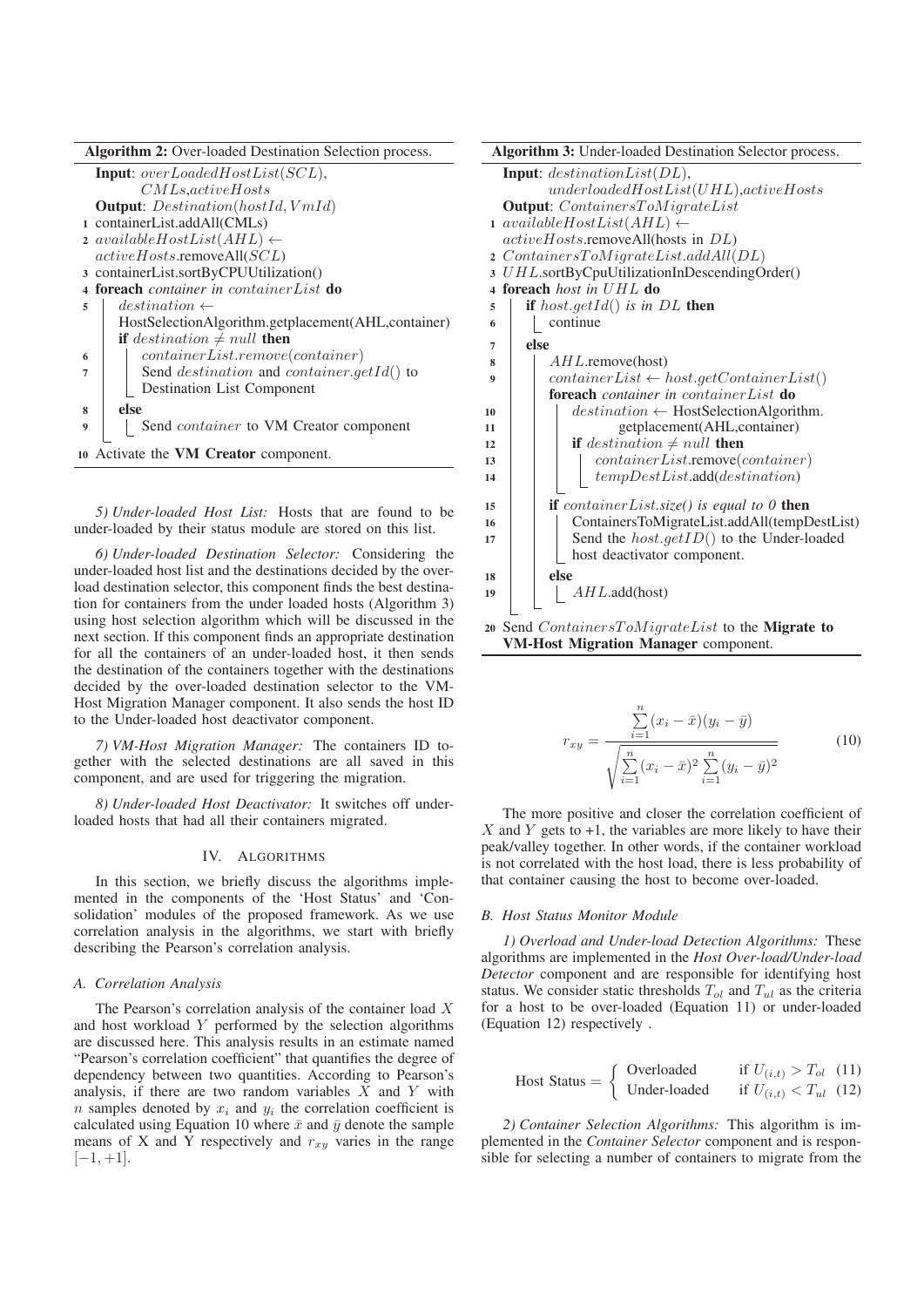over-loaded hosts so that the host is no longer over-loaded. The selected container list is saved in the *Container Migration List* and passed to the consolidation module to find a new VM for the containers. Here, we consider two algorithms as bellows:

- Maximum Usage (MU) Container Selection Algorithm: Here, the container that has the maximum CPU usage is selected and added to the migration list.
- Most Correlated (MCor) Container Selection Algorithm: Here, the container that is the most correlated one with the host load is chosen and added to the migration list.

# *C. Consolidation Module*

The algorithms in this section are implemented in the consolidation module where the new destination is assigned for the CMLs received from the over-loaded hosts and the containers of the under-loaded hosts. The new destination contains the new host ID and the VM ID that the container should be migrated to.

*1) Host Selection Algorithms:* The host selection algorithm is implemented in the Overload and Under-load destination Selector components. The output of the algorithm contains the host and VM ID of the migration destination. The following host selection algorithms are studied in this paper. *In all the following selection methods, the virtual machine is chosen using the First-Fit algorithm based on a given percentile of the container's CPU workload*.

- Random Host Selection Algorithm (RHS): It selects a random host from the available host list AHL that can host the container on at least on one of its VMs.
- First Fit Host Selection Algorithm (FFHS): Chooses the first host of the available host list  $(AHL)$  that meets the container's resource requirements.
- Least Full Host Selection Algorithm (LFHS): The AHL list is sorted according to its CPU utilization in descending order. Then, the first host in the sorted AHL that meets the resource requirements of the container is selected as the migration destination.
- Correlation Threshold Host Selection Algorithm (CorHS): The algorithm first checks if the CPU workload history of containers and hosts are adequate for correlation analysis. In a case that the workload history is not available, it simply uses LFHS. If the workload history is available, the first host that meets the initial correlation threshold constraint and can accommodate the container on one of its VMs is chosen. If no hosts are found, the threshold is relaxed by 0.1 until a host is found (Algorithm 4).

# V. PERFORMANCE EVALUATION

# *A. Simulation Setup*

We extended the widely used cloud simulation toolkit CloudSim [3] to model a CaaS provider. The extended package adds the support for modeling containers and their migration in a cloud data center. In our model, we consider 0.4 seconds

Algorithm 4: Correlation Threshold Host Selection Algorithm.

|    | 5011unii                                              |
|----|-------------------------------------------------------|
|    | Input: availableHostList(AHL), container, correlation |
|    | Threshold $(0 < thr < 1)$                             |
|    | <b>Output:</b> destination                            |
|    | $1 \text{ find} \leftarrow false$                     |
|    | 2 containerloadHistory $\leftarrow$                   |
|    | container.getLoadHistory()                            |
|    | 3 if containerloadHistory.size() is less than 5 then  |
|    | /* Find a host utilizing a                            |
|    | substitute policy.<br>$\star/$                        |
| 4  | $destination \leftarrow$                              |
|    | LeastFullHostSelectionAlgorithm.getHost(container,    |
|    | AHL                                                   |
| 5  | $find \leftarrow true$                                |
| 6  | while <i>!find</i> do                                 |
| 7  | foreach <i>host in AHL</i> do                         |
| 8  | $hostloadHistory \leftarrow host.getLoadHistory()$    |
| 9  | $cor \leftarrow$ Compute the correlation between      |
|    | hostloadHistory and containerLoadHistory              |
| 10 | if $\cos < thr$ then                                  |
| 11 | if host.allocate(container) then                      |
| 12 | $destination \leftarrow host.getId(),$                |
|    | host.getVmId(container)                               |
| 13 | $find \leftarrow true$                                |
| 14 | break                                                 |
|    |                                                       |
|    | $/*$ If no hosts are found then relax                 |
|    | the threshold by 0.1<br>$\star/$                      |
| 15 | $cor \leftarrow cor + 0.1$                            |
| 16 | if $cor > 1$ then                                     |
|    | $/*$ Stop the search, cor can not                     |
|    | be bigger than 1.<br>$\star/$                         |
| 17 | $destination \leftarrow null$                         |
| 18 | break                                                 |
|    |                                                       |

startup delay for each container<sup>3</sup> and 100 seconds startup delay for VM creation [7]. These startup times are important as they directly affect the SLA metric.

A data center with 700 heterogeneous servers of three different types is simulated. Characteristics of each server together with VM and container configurations is shown in Table II. Network bandwidth is 1 GB/s, 10 MB/s, and 250 KB/s for servers, VMs, and containers, respectively. The same assumption is made for disk bandwidth and it is 1 TB, 2.5 GB, and 0.1 GB for servers, VMs, and containers, respectively.

In order to evaluate the algorithms considering the aforementioned simulation set up and configurations, we applied the workload traces from PlanetLab [4]. These traces contain 10 days of the workload of randomly selected sources from the testbed that were collected between March and April 2011 [6].

Each container is assigned to one of the workloads containing one day of CPU utilization data which is reported every 5 minutes. In order to consolidate more containers on

<sup>3</sup>Docker Performance Tests: http://sickbits.net/some-docker-performancetests/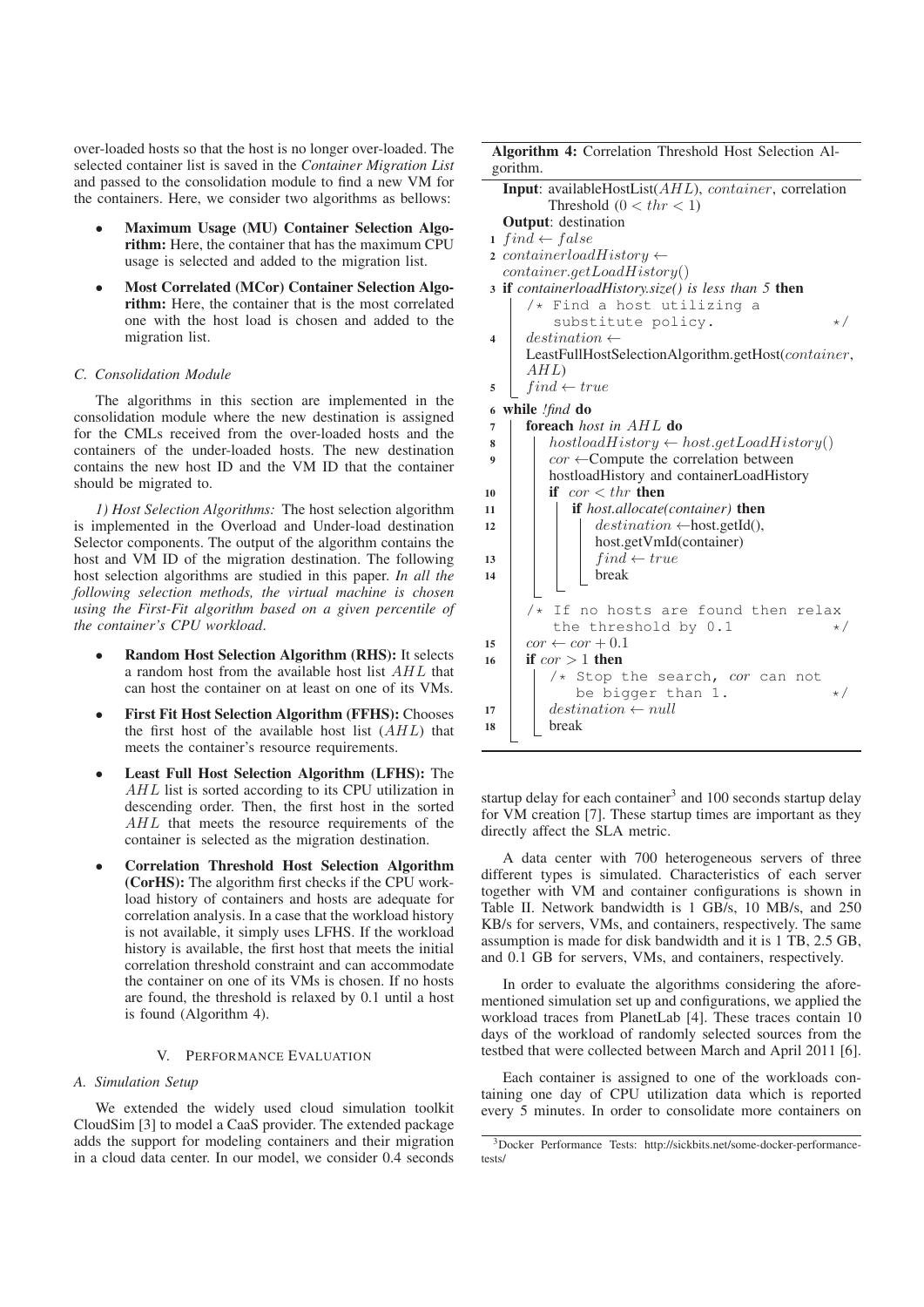each virtual machine, a predefined (e.g 80th) percentile of the workload is considered while packing the containers on the VMs using the First Fit algorithm.

## *B. Experiment Results*

In this section, we investigate the impact of the algorithms presented in Section IV and its tuning parameters on the system performance and data center energy consumption. Four sets of experiments were conducted with different objectives. Each experiment on each set is repeated 30 times and results are compared considering four metrics, namely SLA violations (as discussed in Section II), energy consumption, container migrations rate (number of containers migrated in each 5 minutes time slot), and average number of VMs created during the 24 hours simulation period.

Impact of the Over-load (OL) Threshold: We investigated the effect of the 'OL threshold' in the *Host Overload/Under-load Detector* component that identifies the host status. Figure 3 shows that, for all the algorithms, increasing "OL" decreases the container migration rate since less hosts would be identified as over-loaded and less number of containers would be chosen to migrate. This decrease in the container migration rate results in less number of VM creations. On the other hand, higher 'OL threshold' increases the probability that the VMs could not get the required resources for the containers to run and this would increase the SLA violations. For "CorHs" and "FFHS," 80% is the most efficient threshold in terms of the energy consumption. For "LFHS" and "RFHS" 100% is the best option in terms of the energy efficiency, however as Figure 3 depicts average SLA violation considerably raises when compared to 80% and 90% thresholds. "CorHs" with 80% over-load threshold consumes 7.41% less energy on average when compared to other experiments with a reasonable average SLA violations (less than 5%).

Impact of the Under-load (UL) Threshold: In this set of experiments we vary the "UL" threshold while keeping the other parameters fixed, as shown in Table III. As shown in Figure 4 ,decreasing the under-load threshold increases the number of container migrations since more hosts would be identified as under-loaded as the threshold increases. Higher container migration rate results in more VMs to be created to host the migrating containers. This means more SLA violations since the container needs to wait for the VM to start-up. 70% is the most energy efficient threshold for all the algorithms except for "LFHS" because of the bigger gap between the number of the VMs created in 70% under-load threshold and the other two thresholds (Figure 4c). "CorHS" with 70% underloaded threshold outperforms the other algorithms by 7.46% on average considering energy consumption with less than 5% SLA violations (Figure 4).

Impact of Container Selection Policies: As Figure 5 shows, since "MU" chooses the container with the biggest utilization, it requires fewer containers to migrate when the host is over-loaded and consequently results in smaller number of migrations. However, this selection increases the number of VMs required as the migration destination since most of the large containers are selected. Although the delay for starting containers is smaller than starting VMs, the higher container migration rate in "MCor" results in more SLA violations than "MU". Considering all experiments, "CorHS" is the most energy efficient host selection algorithm with 7.45% less consumption and less than 5% SLA violation.

Impact of container overbooking: Overbooking is an important factor that affects the efficiency of consolidation algorithms in terms of energy utilization and the SLA violations. Here, containers are allocated to VMs based on the predefined percentile of the application workload running on each container (Table III). The higher percentile results in smaller number of containers accommodated on each VM. Therefore, as Figure 6 illustrates 20th percentile results in fewer VMs being created and consequently less energy consumption and more SLA violations.

The number of container migrations is the same for most of the algorithms since the variance of the workload is low and migration decisions are based on the host load rather than VM load.

## VI. RELATED WORK

Unlike the extensive research on energy efficiency of computing [8], [9] and network resources [1], [10]–[12] for virtualized cloud data centers, only few works investigated the problem of energy efficient container management. Ghribi [13] discussed energy-efficient management of containers in data centers, however the effectiveness of the proposed algorithms has not been evaluated. Spicuglia et al. [?] proposed OptiCA, which simplifies the deployment of big data applications in CaaS. The aim of the proposed approach is to achieve the desired performance for any given power and core capacities constraints. OptiCA focuses on effective resource sharing across containers under resource constraints, while we focus on container consolidation to reduce energy consumption.

Dong et al. [14] proposed a greedy container placement scheme, the most efficient server first or MESF, that allocates containers to the most energy efficient machines first. Simulation results using an actual set of Google cluster data as task input and machine set show that the proposed MESF scheme can significantly improve the energy consumption as compared to the Least Allocated Server First (LASF) and random scheduling schemes.

Yaqub et al. [15] highlighted the differences between deployment models of IaaS and PaaS. They noted that the deployment model in PaaS is based on OS-level containers that host a variety of software services. In addition, they mentioned that, because of unpredictable workloads of software services and the variable number of containers that are provisioned and de-provisioned, PaaS data centers usually experience underutilization of the underlying infrastructure. Therefore, the main contribution of their research is modeling the service consolidation problem as a multi-dimensional bin-packing and applying metaheuristics including Tabu Search, Simulated Annealing, Late Acceptance, and Late Simulated Annealing to solve the problem. We also modeled the container allocation problem; however, our solution focuses on application of correlation analysis and light-weight heuristics rather than on metaheuristics.

In our previous research [16], we considered CaaS cloud service model and presented a technique for finding efficient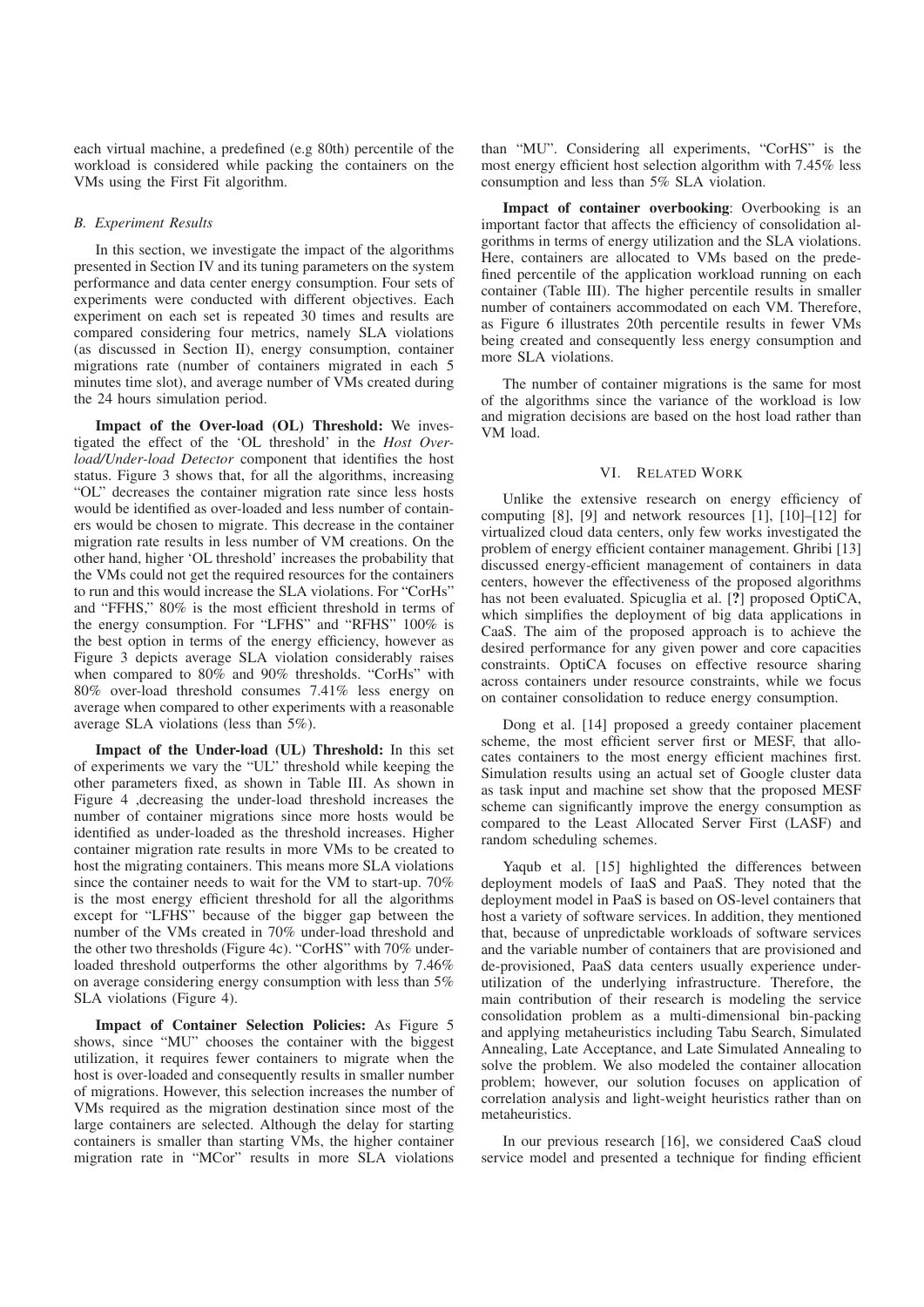|                                                                |                                            |             |            | Server Configurations and power models (700 Servers) |                                    |                  |            |
|----------------------------------------------------------------|--------------------------------------------|-------------|------------|------------------------------------------------------|------------------------------------|------------------|------------|
| Server type #                                                  | CPU [3GHz] (mapped on 37274 MIPS Per core) |             |            | Memory (GB)                                          | $P^{\text{idle}}(Watt)$            | $P^{max}$ (Watt) | Population |
| #1                                                             | 4 cores                                    |             |            | 64                                                   | 86                                 | 117              | 234        |
| #2                                                             | 8 cores                                    |             |            | 128                                                  | 93                                 | 135              | 233        |
| #3                                                             | 16 cores                                   |             |            | 256                                                  | 66                                 | 247              | 233        |
| Container and VM Types (5000 Containers and 1000 VMs in total) |                                            |             |            |                                                      |                                    |                  |            |
| Container Type #                                               | CPU MIPS (1 core)                          | Memory (GB) | Population | VM Type #                                            | CPU [1.5GHz] (mapped on 18636 MIPS | Memory(GB)       | Population |
|                                                                |                                            |             |            |                                                      | Per core)                          |                  |            |
| #1                                                             | 4658                                       | 128         | 1666       | #1                                                   | 2 cores                            |                  | 256        |
| #2                                                             | 9320                                       | 256         | 1667       | #2                                                   | 4 cores                            |                  | 256        |
| #3                                                             | 18636                                      | 512         | 1667       | #3                                                   | core                               | $\overline{4}$   | 256        |
|                                                                |                                            |             |            | #4                                                   | 8 cores                            |                  | 256        |

TABLE II: Configuration of servers, VMs, and containers.

TABLE III: Experiment sets, objectives, and parameters.

| Set# | Obiective                                              | Container Selection | UL                 | OL                  | Percentile      | Correlation |
|------|--------------------------------------------------------|---------------------|--------------------|---------------------|-----------------|-------------|
|      |                                                        |                     |                    |                     |                 | Threshold   |
| #1   | Investigate the impact of "OL" Threshold               | MU                  | 70%                | $180\%$ , 90%, 100% | 80              | 0.5         |
| #2   | Investigate the impact of "UL" Threshold               | MU                  | $150\%$ , 60%, 70% | 80%                 | 80              | 0.5         |
| #3   | Investigate the impact of container selection policies | [MU, MCorl]         | 70%                | 80%                 |                 | 0.5         |
| #4   | Investigate the impact of overbooking of containers    | MU                  | 70%                | 80%                 | [20%, 40%, 80%] | 0.5         |





Fig. 3: Impact of over-load detection threshold "OL" on container migration rate, created VMs, data center energy consumption, and SLA violations.





(b) Average number of VMs created during the simulation.



Fig. 4: Impact of under-load detection threshold "UL" on container migration rate, created VMs, data center energy consumption, and SLA violations.





RHS CorHS FFHS LFHS RHS

Fig. 5: Impact of container selection algorithm on container migration rate, created VMs, data center energy consumption, and SLA violations.